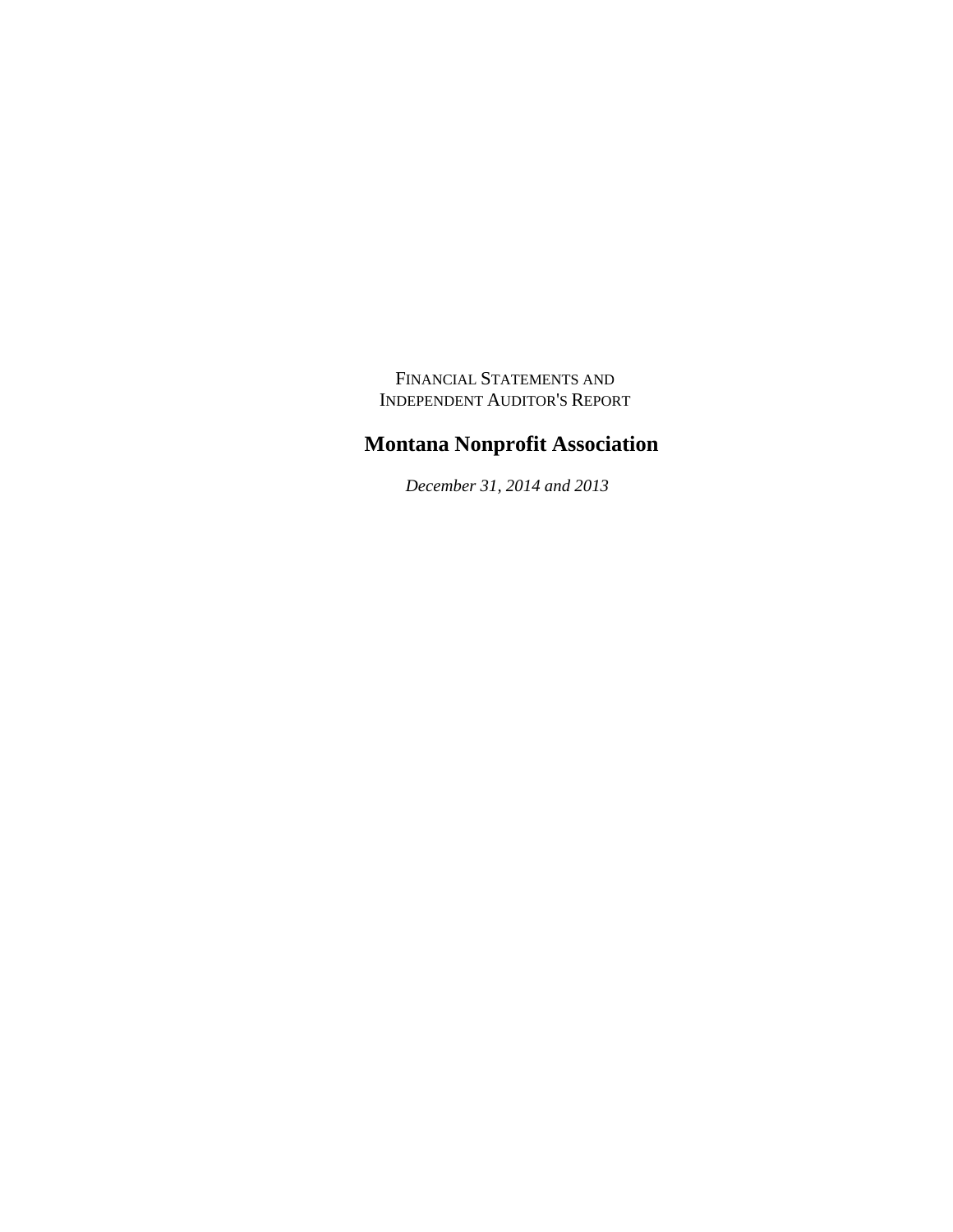*December 31, 2014 and 2013* 

### TABLE OF CONTENTS

| <b>FINANCIAL STATEMENTS:</b> |  |
|------------------------------|--|
|                              |  |
|                              |  |
|                              |  |
|                              |  |
| SUPPLEMENTAL INFORMATION:    |  |
|                              |  |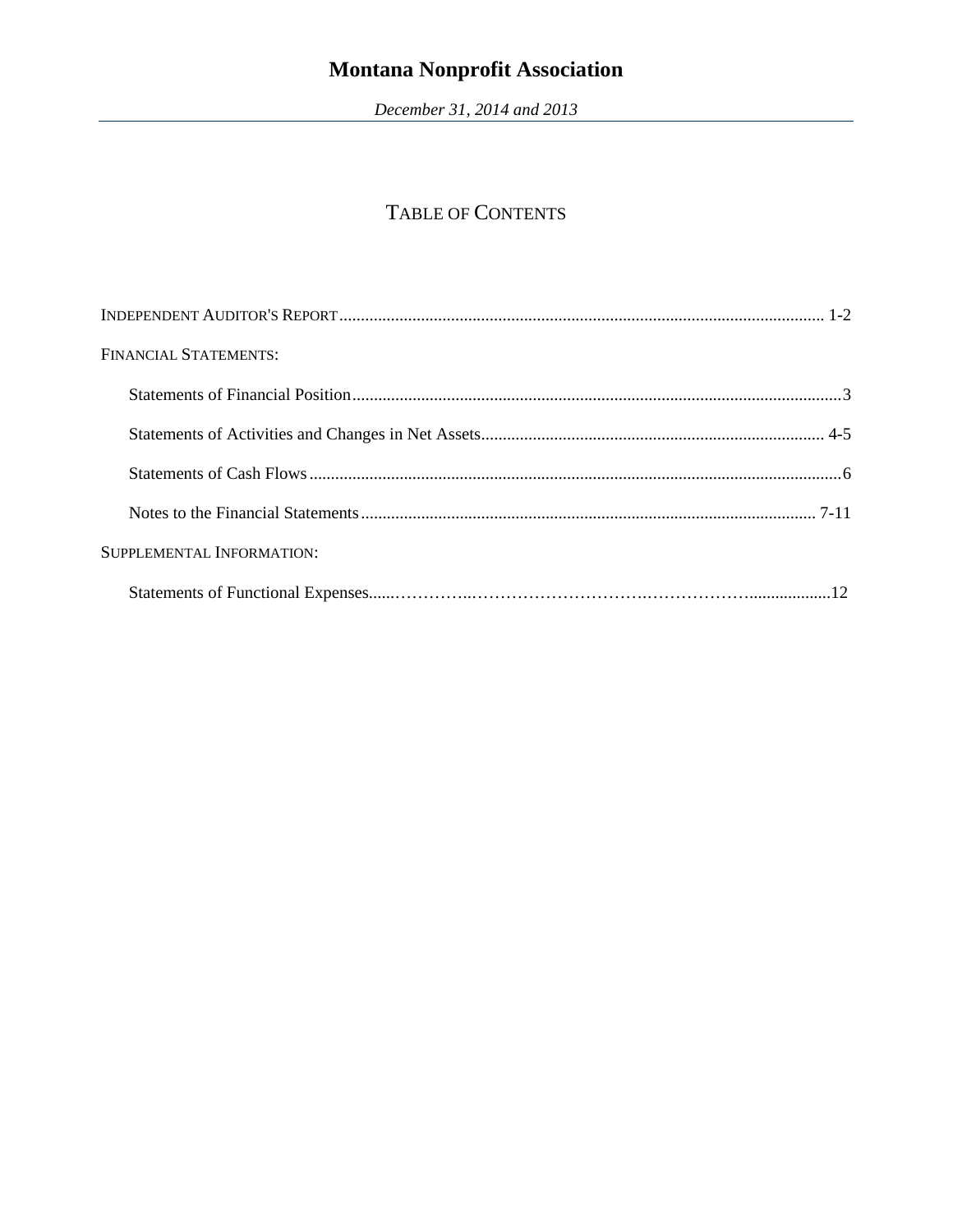

Wipfli LLP 910 North Last Chance Gulch Helena, MT 59601 406.442.5520 fax 406.443.1017 www.wipfli.com

### INDEPENDENT AUDITOR'S REPORT

Board of Directors Montana Nonprofit Association Helena, Montana

#### **Report on the Financial Statements**

We have audited the accompanying financial statements of Montana Nonprofit Association, which comprise the statement of financial position as of December 31, 2014 and the related statements of activities and changes in net assets and cash flows for the year then ended and the related notes to the financial statements.

The financial statements of Montana Nonprofit Association as of December 31, 2013 were audited by Galusha, Higgins & Galusha, PC which combined its practice with Wipfli LLP as of December 31, 2014 whose report dated June 20, 2014 expressed an unmodified opinion on those statements.

#### **Management's Responsibility for the Financial Statements**

Management is responsible for the preparation and fair presentation of these financial statements in accordance with accounting principles generally accepted in the United States of America; this includes the design, implementation, and maintenance of internal control relevant to the preparation and fair presentation of financial statements that are free from material misstatement, whether due to fraud or error.

#### **Auditor's Responsibility**

Our responsibility is to express an opinion on these financial statements based on our audits. We conducted our audits in accordance with auditing standards generally accepted in the United States of America. Those standards require that we plan and perform the audits to obtain reasonable assurance about whether the financial statements are free from material misstatement.

An audit involves performing procedures to obtain audit evidence about the amounts and disclosures in the financial statements. The procedures selected depend on the auditor's judgment, including the assessment of the risks of material misstatement of the financial statements, whether due to fraud or error. In making those risk assessments, the auditor considers internal control relevant to the entity's preparation and fair presentation of the financial statements in order to design audit procedures that are appropriate in the circumstances, but not for the purpose of expressing an opinion on the effectiveness of the entity's internal control. Accordingly, we express no such opinion. An audit also includes evaluating the appropriateness of accounting policies used and the reasonableness of significant accounting estimates made by management, as well as evaluating the overall presentation of the financial statements.

We believe that the audit evidence we have obtained is sufficient and appropriate to provide a basis for our audit opinion.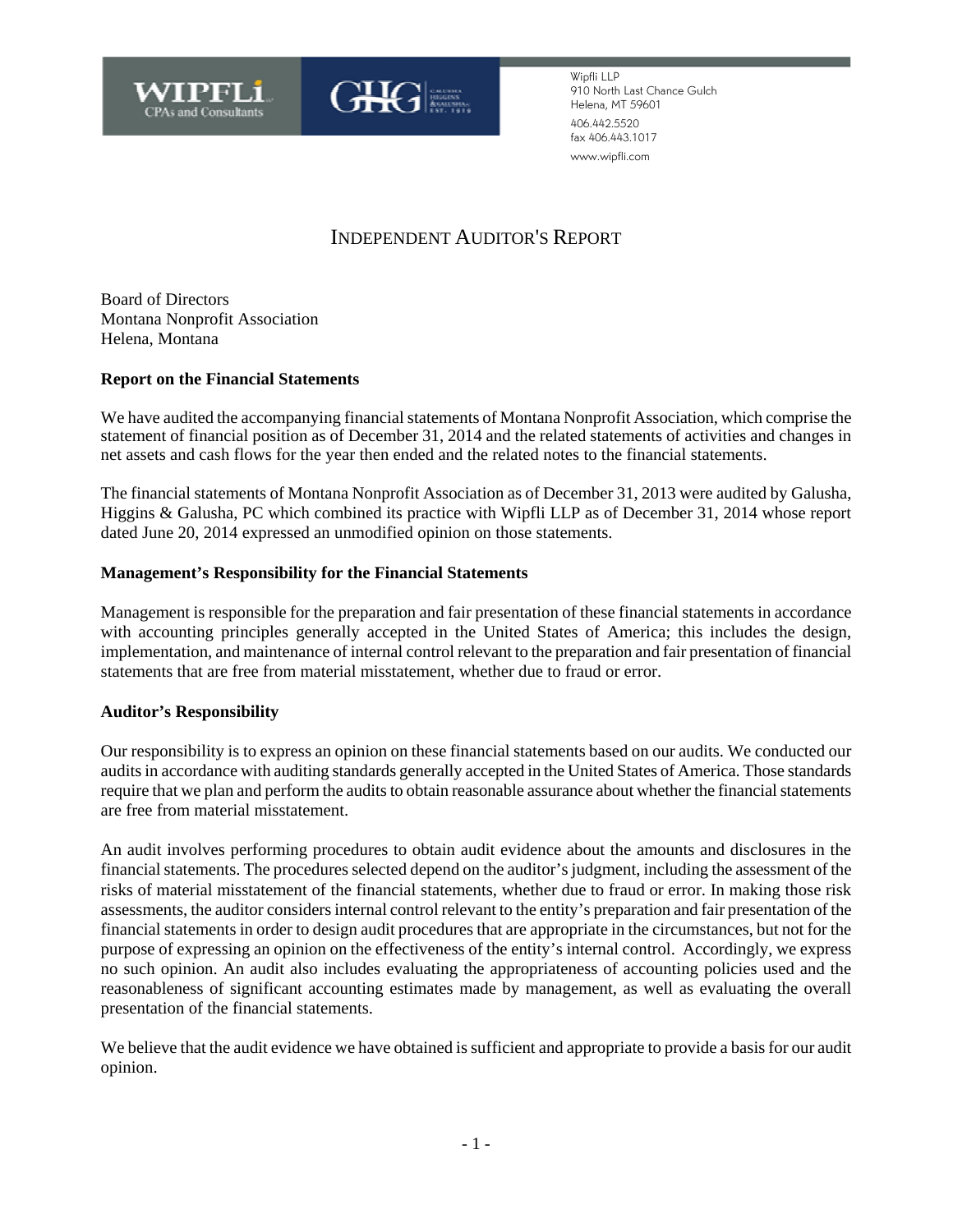#### **Opinion**

In our opinion, the financial statements referred to above present fairly, in all material respects, the financial position of Montana Nonprofit Association as of December 31, 2014 and 2013, and the changes in its net assets and its cash flows for the years then ended in accordance with accounting principles generally accepted in the United States of America.

#### **Other Matter**

Our audits were conducted for the purpose of forming an opinion on the financial statements as a whole. The statements of functional expenses are presented for purposes of additional analysis and are not a required part of the financial statements. Such information is the responsibility of management and was derived from and relates directly to the underlying accounting and other records used to prepare the financial statements. The information has been subjected to the auditing procedures applied in the audit of the financial statements and certain additional procedures, including comparing and reconciling such information directly to the underlying accounting and other records used to prepare the financial statements or to the financial statements themselves, and other additional procedures in accordance with auditing standards generally accepted in the United States of America. In our opinion, the information is fairly stated in all material respects in relation to the financial statements as a whole.

Wippei LLP

Wipfli LLP

Helena, Montana June 10, 2015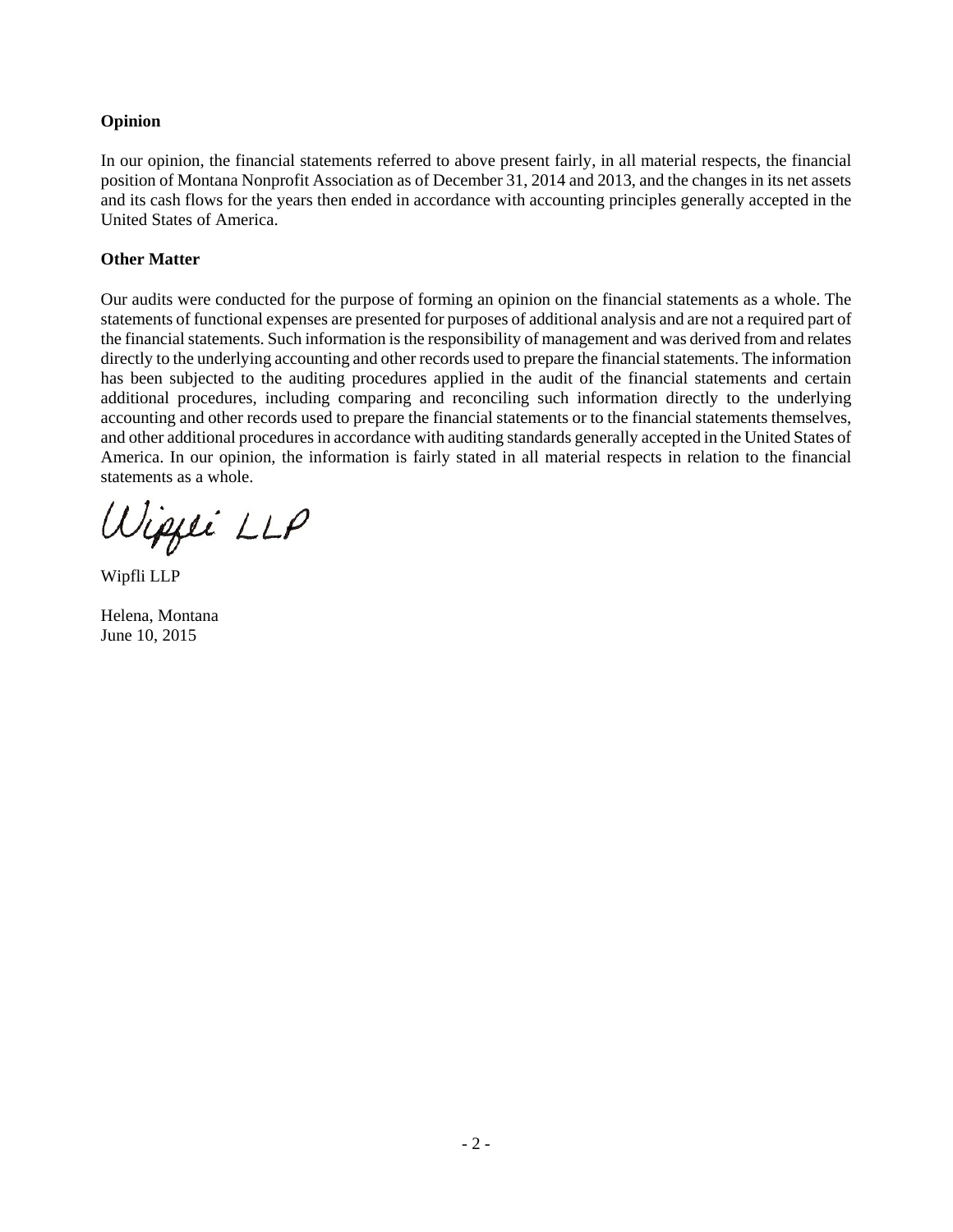#### STATEMENTS OF FINANCIAL POSITION

*December 31,*

#### ASSETS

| <b>CURRENT ASSETS</b>                                        |               | 2014      | 2013          |
|--------------------------------------------------------------|---------------|-----------|---------------|
| Cash and cash equivalents                                    | \$            | 71,842    | \$<br>98,762  |
| Accounts receivable                                          |               | 25,705    | 16,786        |
| Grants receivable, current                                   |               | 124,772   | 180,000       |
| Prepaid expenses                                             |               | 6,650     | 8,488         |
| Total current assets                                         |               | 228,969   | 304,036       |
| PROPERTY AND EQUIPMENT                                       |               |           |               |
| Computers and equipment                                      |               | 41,779    | 36,717        |
| Website                                                      |               | 11,006    | 11,006        |
| Accumulated depreciation and amortization                    |               | (39, 138) | (34, 639)     |
| Total property and equipment                                 |               | 13,647    | 13,084        |
| <b>OTHER ASSETS</b>                                          |               |           |               |
| Investments                                                  |               | 606       | 442           |
| Refundable unemployment reserve                              |               | 2,886     |               |
| Grants receivable, long term                                 |               | 99,850    | 109,680       |
| Total other assets                                           |               | 103,342   | 110,122       |
| <b>TOTAL ASSETS</b>                                          | \$            | 345,958   | \$<br>427,242 |
| <b>LIABILITIES AND NET ASSETS</b>                            |               |           |               |
| <b>CURRENT LIABILITIES</b>                                   |               |           |               |
| Accounts payable                                             | \$            | 13,816    | \$<br>5,827   |
| Accrued salaries, vacation payable and payroll taxes payable |               | 28,872    | 34,334        |
| Deferred membership dues                                     |               | 50,237    | 53,538        |
| Total current liabilities                                    |               | 92,925    | 93,699        |
| <b>NET ASSETS</b>                                            |               |           |               |
| Unrestricted                                                 |               | 33,633    | 49,322        |
| Temporarily restricted                                       |               | 219,400   | 284,221       |
| Total net assets                                             |               | 253,033   | 333,543       |
| TOTAL LIABILITIES AND NET ASSETS                             | $\mathcal{S}$ | 345,958   | \$<br>427,242 |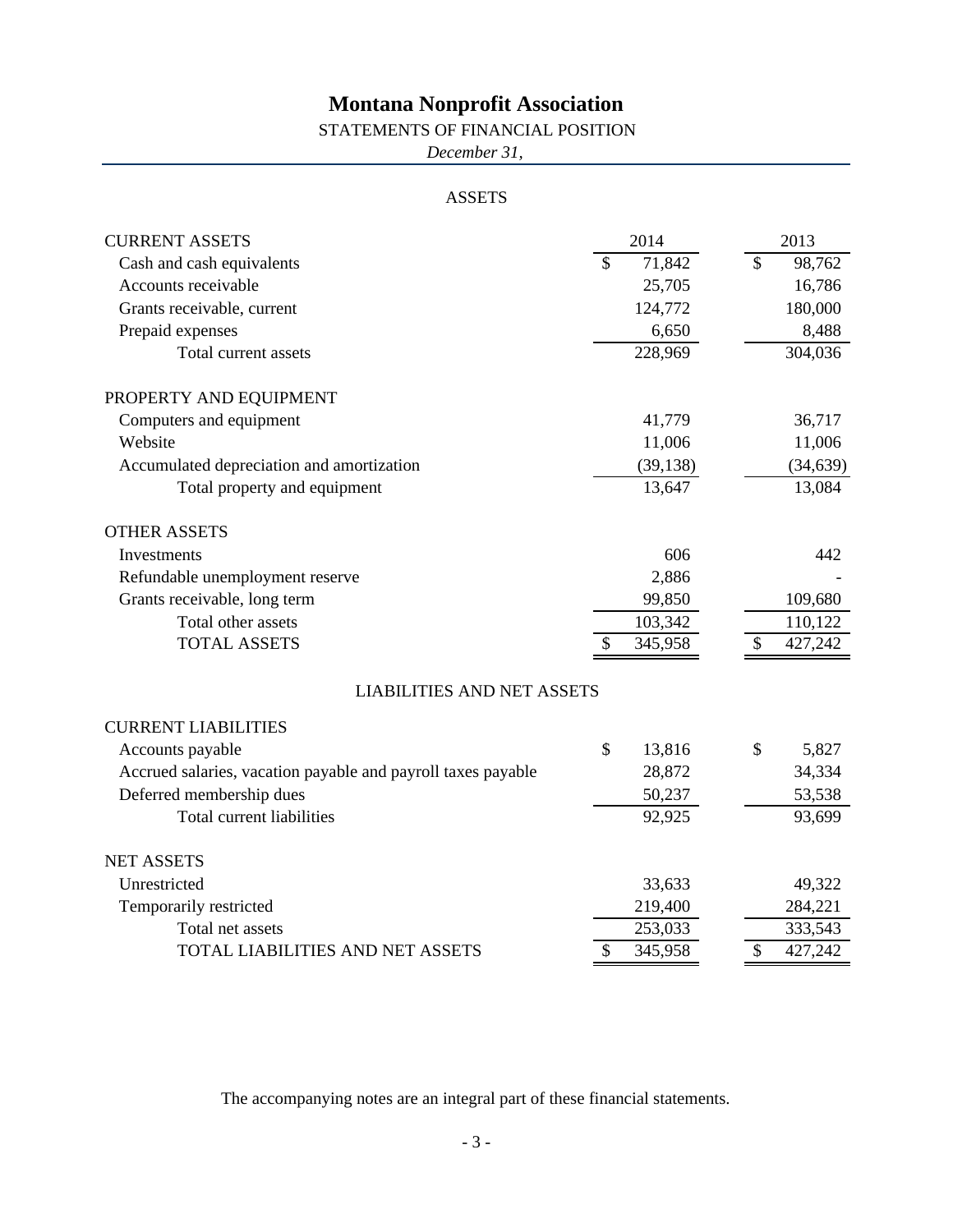#### STATEMENT OF ACTIVITIES AND CHANGES IN NET ASSETS

*for the year ended December 31, 2014*

|                                       |               | Temporarily   |               |
|---------------------------------------|---------------|---------------|---------------|
|                                       | Unrestricted  | Restricted    | Total         |
| <b>SUPPORT AND REVENUE</b>            |               |               |               |
| Nonprofit member dues                 | \$<br>110,611 | \$            | 110,611<br>\$ |
| Affiliate member dues                 | 9,725         |               | 9,725         |
| Sponsorships                          | 74,550        |               | 74,550        |
| Discount product fees                 | 78,921        |               | 78,921        |
| Conference and training fees          | 100,862       |               | 100,862       |
| Contributed support                   | 40,073        | 124,826       | 164,899       |
| Interest and dividends                | 437           |               | 437           |
| Net assets released from restrictions | 189,647       | (189, 647)    |               |
| Total support and revenue             | 604,826       | (64, 821)     | 540,005       |
| <b>EXPENSES</b>                       |               |               |               |
| Program services                      | 527,769       |               | 527,769       |
| Management and general                | 43,305        |               | 43,305        |
| Fundraising                           | 49,441        |               | 49,441        |
| Total expenses                        | 620,515       |               | 620,515       |
| Change in net assets                  | (15,689)      | (64, 821)     | (80, 510)     |
| Net assets at beginning of year       | 49,322        | 284,221       | 333,543       |
| Net assets at end of year             | \$<br>33,633  | \$<br>219,400 | \$<br>253,033 |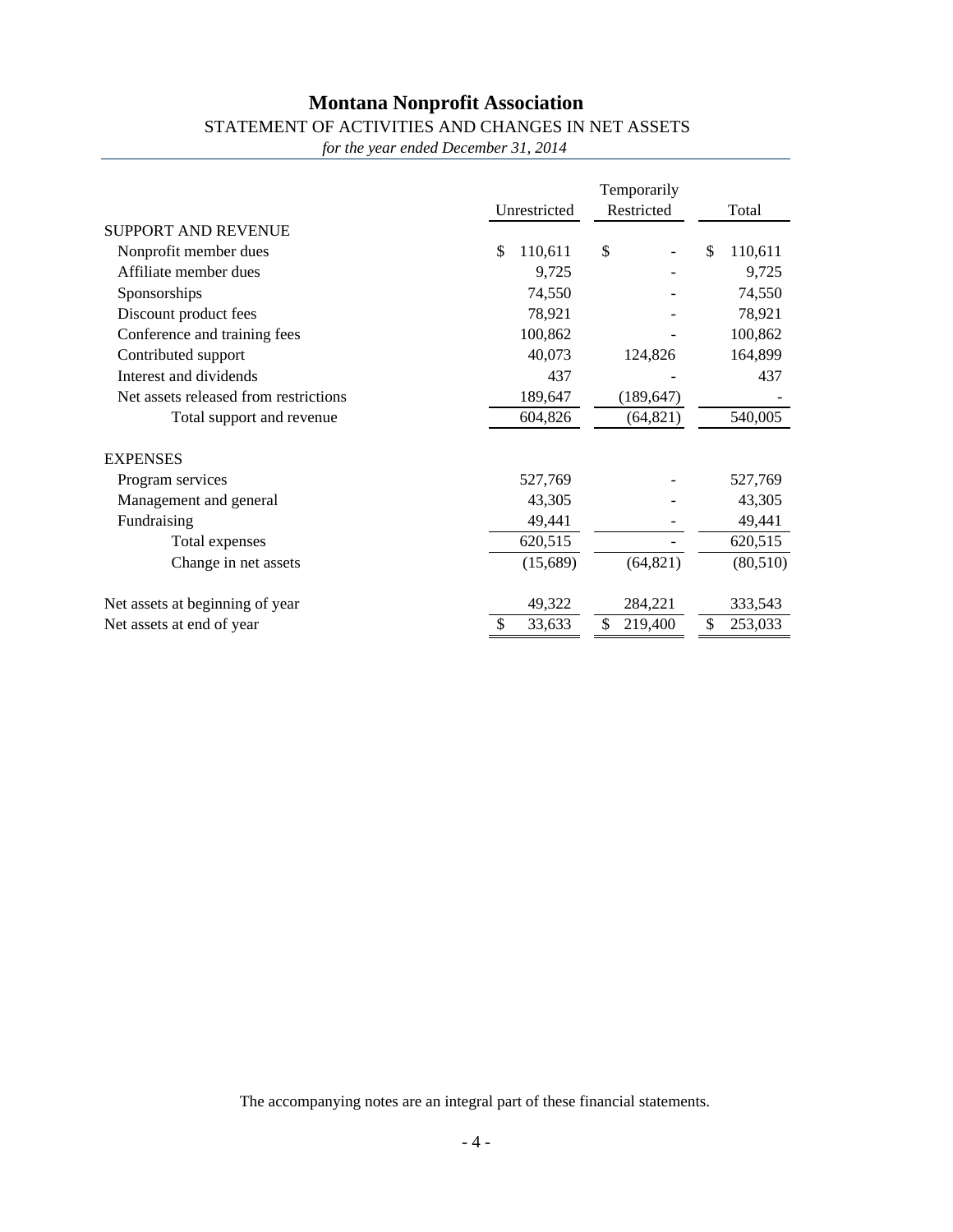#### STATEMENT OF ACTIVITIES AND CHANGES IN NET ASSETS

*for the year ended December 31, 2013*

|                                       |               | Temporarily   |               |  |  |  |
|---------------------------------------|---------------|---------------|---------------|--|--|--|
|                                       | Unrestricted  | Restricted    | Total         |  |  |  |
| <b>SUPPORT AND REVENUE</b>            |               |               |               |  |  |  |
| Nonprofit member dues                 | \$<br>107,702 | \$            | \$<br>107,702 |  |  |  |
| Affiliate member dues                 | 14,725        |               | 14,725        |  |  |  |
| Sponsorships                          | 58,500        |               | 58,500        |  |  |  |
| Discount product fees                 | 85,566        |               | 85,566        |  |  |  |
| Conference and training fees          | 84,039        |               | 84,039        |  |  |  |
| Contributed support                   | 18,777        | 264,600       | 283,377       |  |  |  |
| Interest and dividends                | 507           |               | 507           |  |  |  |
| Net assets released from restrictions | 168,214       | (168, 214)    |               |  |  |  |
| Total support and revenue             | 538,030       | 96,386        | 634,416       |  |  |  |
| <b>EXPENSES</b>                       |               |               |               |  |  |  |
| Program services                      | 496,527       |               | 496,527       |  |  |  |
| Management and general                | 30,288        |               | 30,288        |  |  |  |
| Fundraising                           | 30,743        |               | 30,743        |  |  |  |
| Total expenses                        | 557,558       |               | 557,558       |  |  |  |
| Change in net assets                  | (19, 528)     | 96,386        | 76,858        |  |  |  |
| Net assets at beginning of year       | 68,850        | 187,835       | 256,685       |  |  |  |
| Net assets at end of year             | 49,322        | \$<br>284,221 | \$<br>333,543 |  |  |  |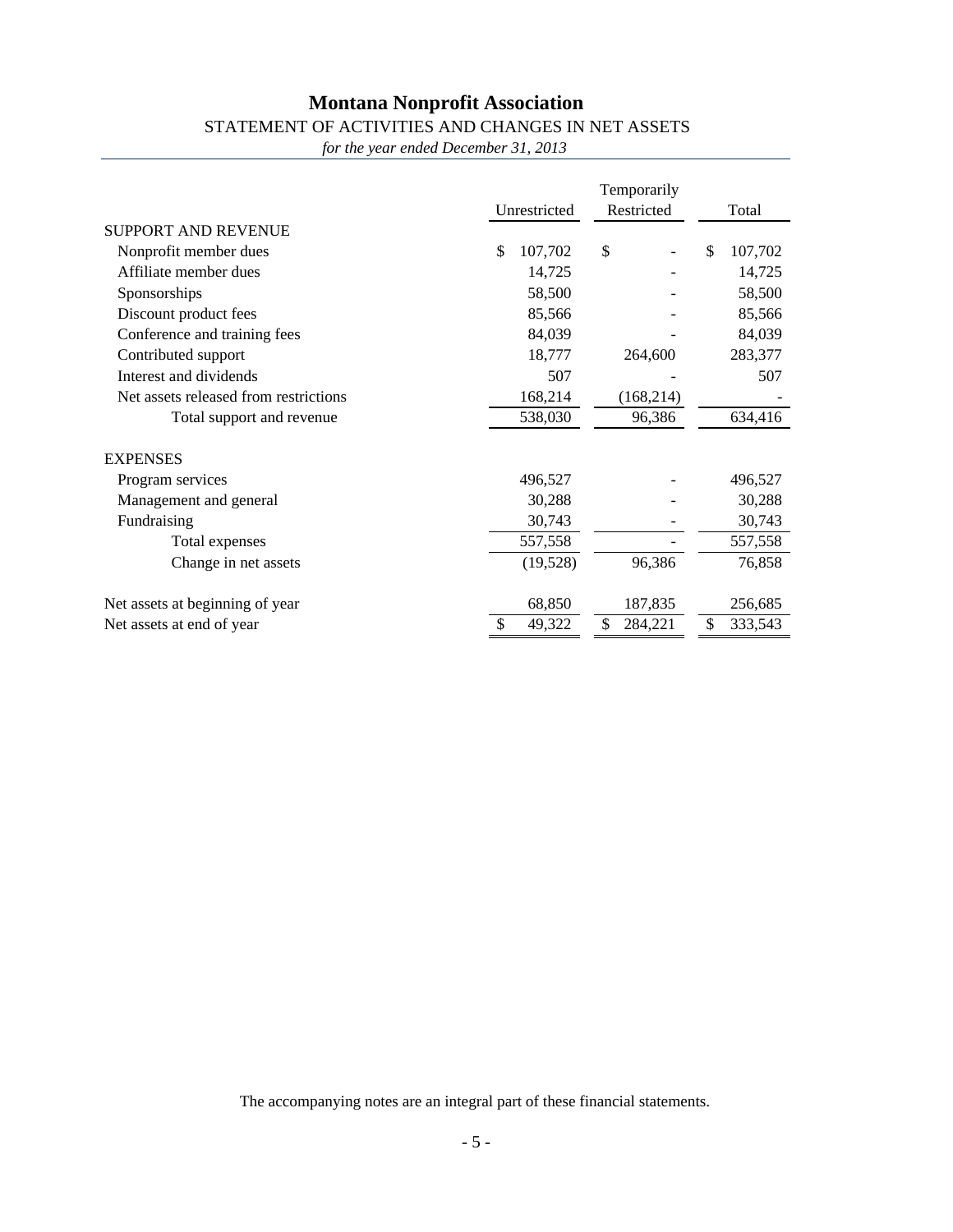#### STATEMENTS OF CASH FLOWS

*for the years ended December 31,*

|                                               |    | 2014      | 2013          |            |  |
|-----------------------------------------------|----|-----------|---------------|------------|--|
| CASH FLOW FROM OPERATING ACTIVITIES           |    |           |               |            |  |
| Change in net assets                          | \$ | (80, 510) | \$            | 76,858     |  |
| Adjustments to reconcile change in net assets |    |           |               |            |  |
| to net cash from operating activities         |    |           |               |            |  |
| Depreciation and amortization                 |    | 4,500     |               | 4,219      |  |
| Unrealized (gain) loss on investments         |    | (164)     |               | 71         |  |
| (Increase) decrease in assets                 |    |           |               |            |  |
| Accounts receivable                           |    | (8,919)   |               | 12,457     |  |
| Grants receivable                             |    | 65,058    |               | (201, 187) |  |
| Refundable unemployment reserve               |    | (2,886)   |               |            |  |
| Prepaid expenses                              |    | 1,838     |               | (7, 488)   |  |
| Increase (decrease) in liabilities            |    |           |               |            |  |
| Accounts payable                              |    | 7,989     |               | (15,505)   |  |
| Accrued salaries                              |    | (5, 462)  |               | 19,262     |  |
| Payroll taxes payable                         |    |           |               | (8,392)    |  |
| Deferred memberships                          |    | (3,301)   |               | 3,796      |  |
| Net cash from operating activities            |    | (21, 857) |               | (115,909)  |  |
| CASH FLOWS FROM INVESTING ACTIVITIES          |    |           |               |            |  |
| Cash payments for equipment                   |    | (5,063)   |               | (1,060)    |  |
| Net cash from investing activities            |    | (5,063)   |               | (1,060)    |  |
| <b>NET CHANGE IN CASH</b>                     |    | (26,920)  |               | (116,969)  |  |
| Cash and cash equivalents, beginning of year  |    | 98,762    |               | 215,731    |  |
| Cash and cash equivalents, end of year        | \$ | 71,842    | $\mathcal{S}$ | 98,762     |  |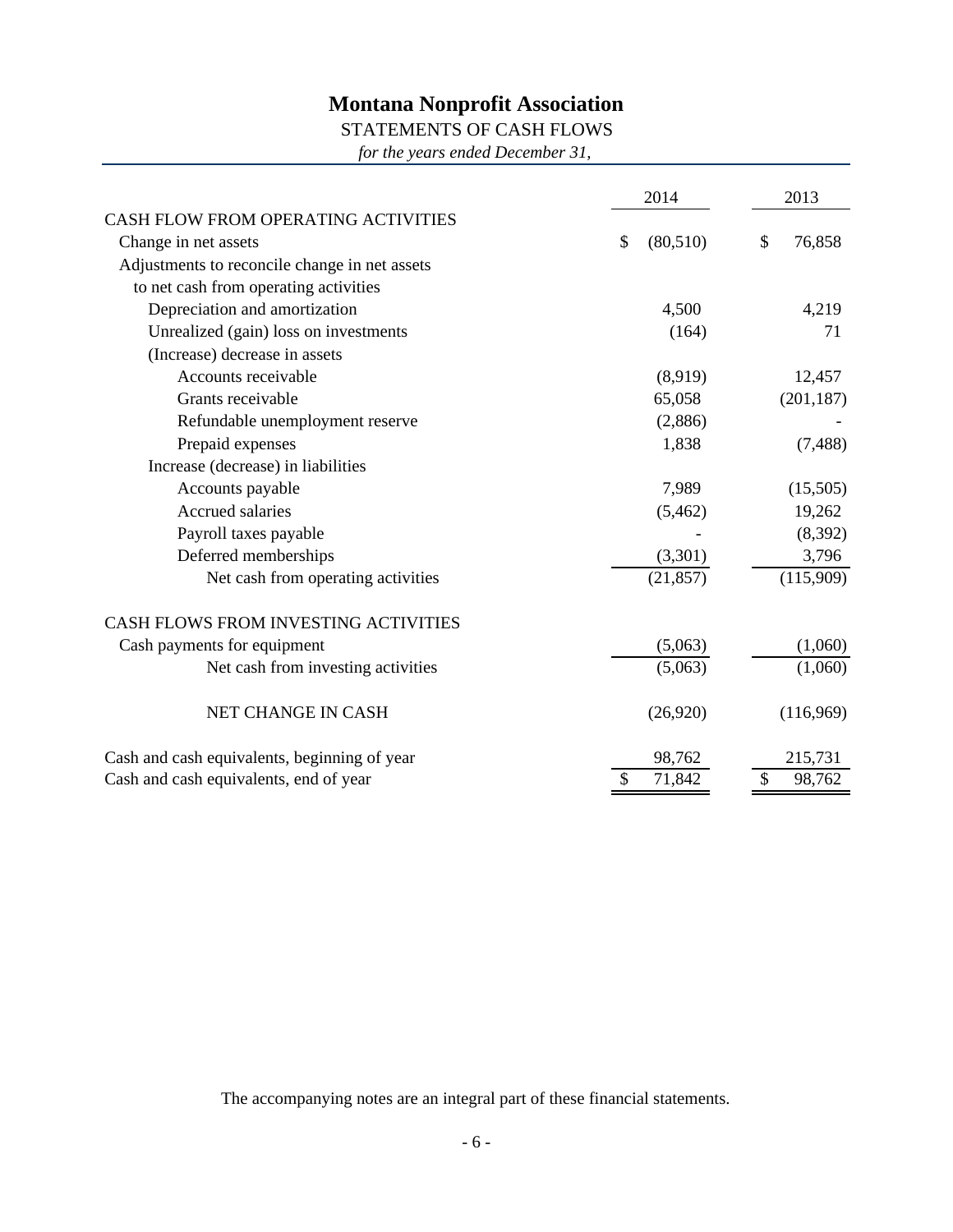#### **NOTE A - SUMMARY OF SIGNIFICANT ACCOUNTING POLICIES**

The following is a summary of the Montana Nonprofit Association's significant accounting policies consistently applied in the preparation of the accompanying financial statements:

- 1. Nature of Activities The Montana Nonprofit Association (MNA) is a membership organization that promotes a strong nonprofit sector. MNA achieves its mission by providing the following programs and services for members:
	- Advocacy and public policy on sector-wide issues
	- Group buying opportunities to save administrative costs
	- Organizational development including training and technical assistance to build nonprofit capacity
	- Research and communications on issues of importance to nonprofits
	- Network building to connect and strengthen nonprofits
- 2. Basis of Accounting The accompanying financial statements are prepared in accordance with accounting principles generally accepted in the United States of America (GAAP), as codified by the Financial Accounting Standards Board. The preparation of financial statements in conformity with GAAP requires management to make estimates and assumptions that affect the reported amounts and disclosures. Accordingly, actual results could differ from those estimates.
- 3. Financial Statement Presentation MNA has adopted *Accounting for Contributions Received and Made*, and *Financial Statements of Not-for-Profit Organizations*. The first requires that unconditional promises to give (pledges) be recorded as receivables and revenues. It also requires the organization to distinguish between contributions received for each net asset category in accordance with donor imposed restrictions. The second accounting standard establishes standards for external financial reporting by not-for-profit organizations and requires that resources be classified for accounting and reporting purposes into three net asset categories according to externally (donor) imposed restrictions. A description of the three net asset categories follows:

**Unrestricted net assets** include assets which are available for general operations of MNA.

**Temporarily restricted net assets** include gifts for which donor imposed restrictions have not been met and pledges receivable for which the ultimate purpose of the proceeds is not permanently restricted. When a donor restriction expires (i.e. the time restriction ends or the purpose of the restriction is accomplished), temporarily restricted net assets are reclassified to unrestricted net assets and are reported in the statement of activities as net assets released from restriction.

**Permanently restricted net assets** include gifts, trusts, and pledges which require by donor restriction that the corpus be invested in perpetuity and only the income be made available for program operations in accordance with donor restrictions. As of December 31, 2014 and 2013, MNA did not have any permanently restricted net assets.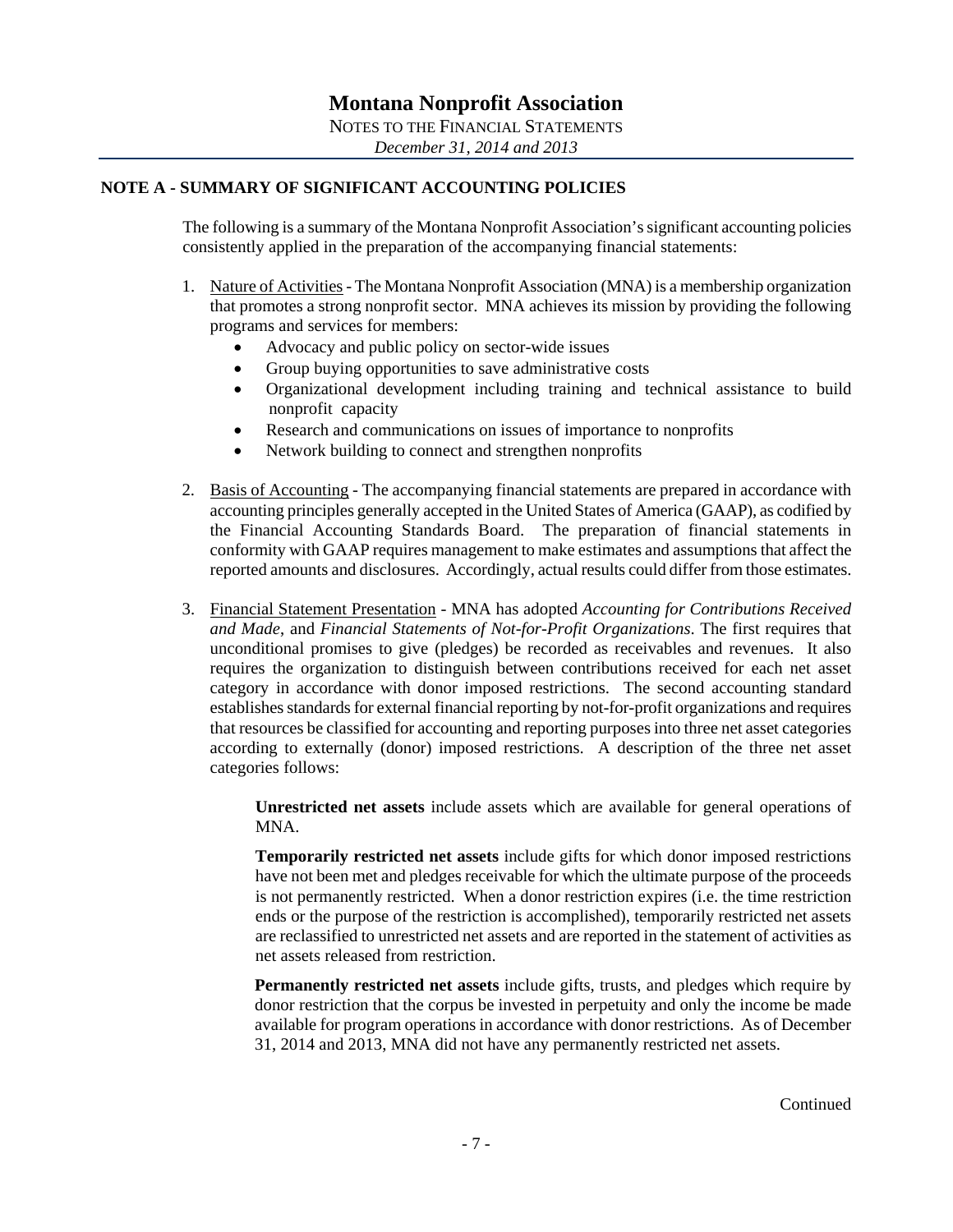#### **NOTE A - SUMMARY OF SIGNIFICANT ACCOUNTING POLICIES**, continued

- 3. Financial Statement Presentation, continued Unconditional promises to give are recognized as revenue or gains in the period received and as assets, decreases or liabilities, or expenses, depending on the form of the benefits received. Conditional promises to give are recognized only when the conditions on which they depend are substantially met and the promise becomes unconditional.
- 4. Cash and Cash Equivalents For financial statement purposes, MNA defines cash and cash equivalents as checking, money market accounts and all certificates of deposit with an original maturity of three months or less.
- 5. Accounts and Grants Receivable MNA grants credit to members for dues and to sponsors for commissions, endorsements and management fees and conference revenue. Accounts receivable consists of discounted product fees earned but not yet received as of the financial statement date, in-kind donations receivable and contributions receivable. A present value factor is applied to multi-year grants to ascertain a present value of grants receivable. The accretion of discounted amounts is recorded as revenue in the year received.
- 6. Allowance for Doubtful Accounts MNA writes off individual accounts receivable when they are determined to be uncollectible. Management of MNA has evaluated outstanding balances and considers there to be no material uncollectible accounts at December 31, 2014 and 2013.
- 7. Property and Equipment Property and equipment is valued at cost at the time of purchase or estimated fair value at the date of donation, if received as support. MNA capitalizes all fixed assets over \$500 with an economic benefit longer than one year. All other items are expensed in the year purchased. Depreciation expense is computed using the straight-line method over the estimated useful lives of the individual assets as follows:

Computers and equipment: 3-7 years

 Amortization and web development fees are capitalized at cost and amortized using the straightline method over the length of the life of the asset, generally 5 years.

 Depreciation and amortization expense was \$4,500 and \$4,219 for the years ended December 31, 2014 and 2013, respectively.

- 8. Deferred Dues Deferred dues represent the prorated share of the total annual dues assessed to members of MNA that have been collected, but not earned.
- 9. Estimates The preparation of financial statements in conformity with accounting principles generally accepted in the United States of America requires management to make estimates and assumptions that affect certain reported amounts and disclosures. Accordingly, actual results could differ from those estimates.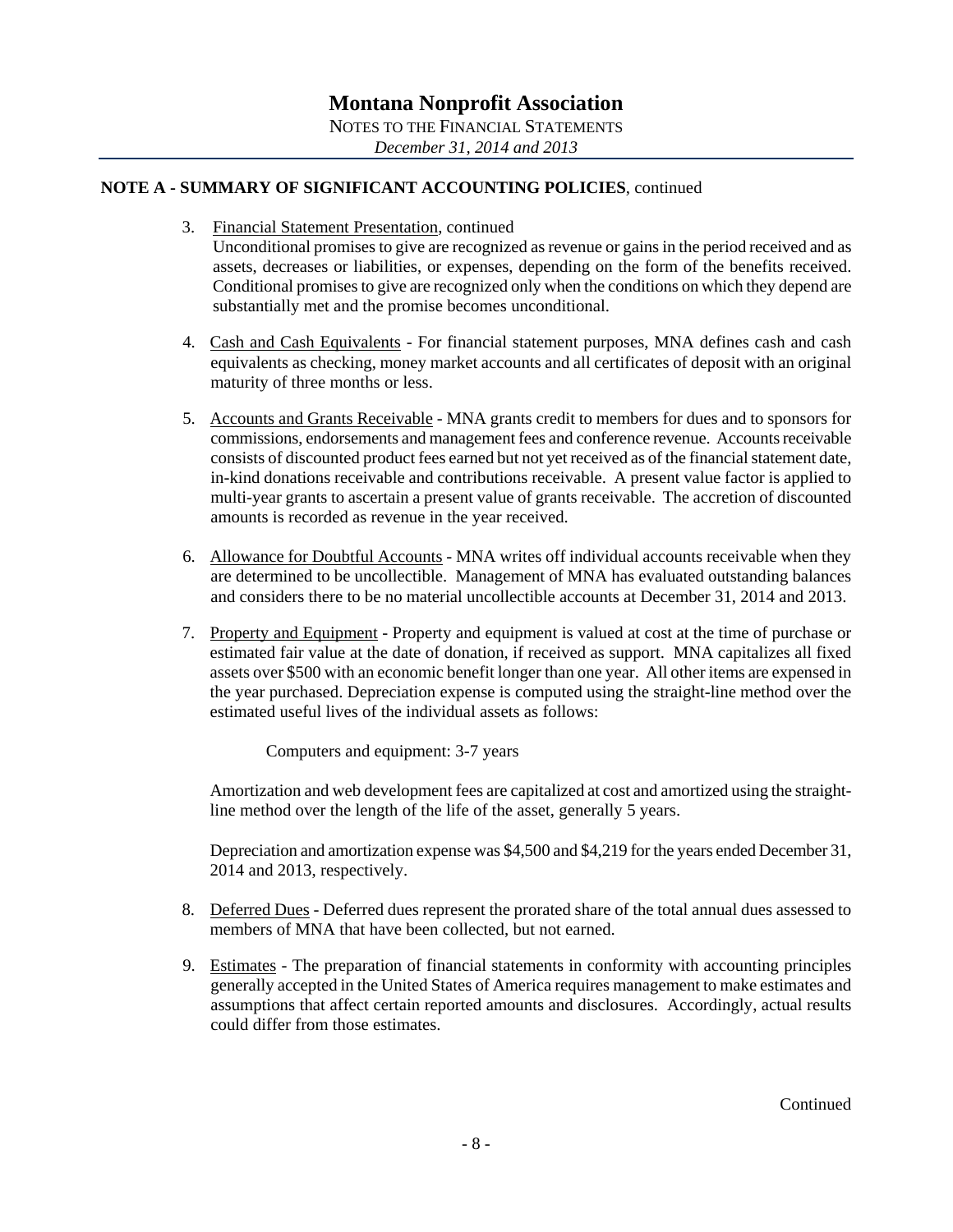#### **NOTE A - SUMMARY OF SIGNIFICANT ACCOUNTING POLICIES**, continued

- 10. Advertising Costs Advertising costs are expensed as incurred. Advertising expense was \$1,382 and \$503 for the years ended December 31, 2014 and 2013, respectively.
- 11. Income Taxes MNA is exempt from income taxes under the provisions of Section  $501(c)(3)$  of the U.S. Internal Revenue Code. As a result, no provision for income tax is included in the financial statements. MNA also qualifies for the charitable contribution deduction allowed under Section  $170(b)(1)(A)$  and has been classified as an organization that is not a private foundation under Section 509(a)(2).

 As a matter of law, MNA is subject to examination by federal and state taxing authorities for the 2011 through 2014 tax years. Although management believes that the amounts reflected in their tax returns substantially complies with the applicable federal and state tax regulations, both the IRS and the various state taxing authorities can take positions contrary to their position based on IRS interpretation of the law. A tax position that is challenged by a taxing authority could result in an adjustment, which would be recorded in the year assessed on the statement of activities.

12. Subsequent Events - Management has performed an analysis of the activities and transactions subsequent to December 31, 2014 to determine the need for any adjustments to and/or disclosures within the audited financial statements for the year ended December 31, 2014. Management has performed this analysis through June 10, 2015, the date the financial statements were available to be issued.

#### **NOTE B - GRANTS RECEIVABLE**

Grants receivable include awards payable over terms of one or more years. Grants receivables due in more than one year are discounted at rates varying from 0.20% to 0.29% in 2014.

#### **NOTE C - RETIREMENT PLAN**

All eligible employees are covered under a defined contribution SEP plan. MNA makes contributions of 6% of compensation after one year of employment. MNA made contributions totaling \$12,023 and \$9,463 to the plan for the years ended December 31, 2014 and 2013, respectively.

#### **NOTE D - UNEMPLOYMENT INSURANCE**

MNA maintains an unemployment program and contracts with a third party for stop-loss coverage in the event that unemployment clams exceed \$30,000, up to \$90,000. MNA would be responsible for paying the first \$30,000 in claims and any costs above \$90,000 in total claims. Management is not aware of any unemployment claims. Accordingly, no liability has been recorded in 2014 or 2013.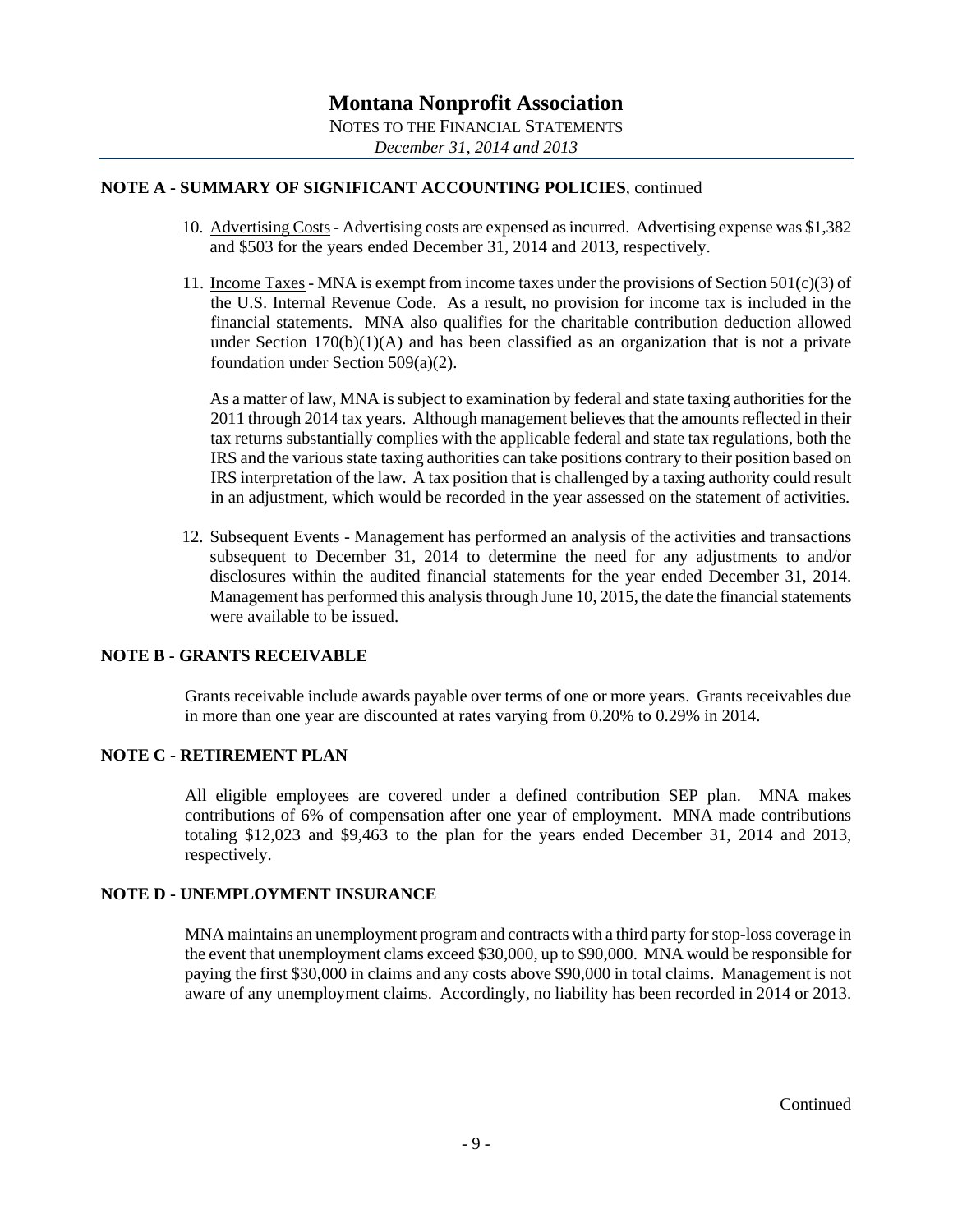#### **NOTE E - TEMPORARILY RESTRICTED NET ASSETS**

Temporarily restricted net assets at December 31, 2014 and 2013 are available for the following purposes:

|                                          |   | 2014      | 2013    |         |  |  |
|------------------------------------------|---|-----------|---------|---------|--|--|
| Restricted by purpose:                   |   |           |         |         |  |  |
| Technology project                       | S | 879       | \$      | 879     |  |  |
| Restricted by purpose and time:          |   |           |         |         |  |  |
| Grants receivable for MNA organizational |   |           |         |         |  |  |
| development programs and activities      |   | 218,521   |         | 283,342 |  |  |
| Total temporarily restricted net assets  |   | \$219,400 | 284,221 |         |  |  |

#### **NOTE F - NET ASSETS RELEASED FROM RESTRICTIONS**

Net assets were released from donor restrictions by incurring expenses satisfying the restricted purpose, by expiration of time or satisfaction of other donor requirements:

|                                                                    | 2014          | 2013         |  |  |
|--------------------------------------------------------------------|---------------|--------------|--|--|
| Purpose restrictions accomplished:                                 |               |              |  |  |
| Annual conference                                                  | 149,867<br>S. | \$<br>10,000 |  |  |
| Communication                                                      |               | 5,000        |  |  |
| Software system                                                    |               | 14,199       |  |  |
| Training coordinator                                               | 19,884        | 20,875       |  |  |
| Total purpose restrictions accomplished                            | 169,751<br>S. | 50,074<br>\$ |  |  |
| Released through satisfaction of time and<br>purpose restrictions: |               |              |  |  |
| Scheduled grant payments received for MNA                          |               |              |  |  |
| organizational development program and activities                  | 19,896        | 118,140      |  |  |
| Total released from restrictions                                   | 189,647       | \$168,214    |  |  |
|                                                                    |               |              |  |  |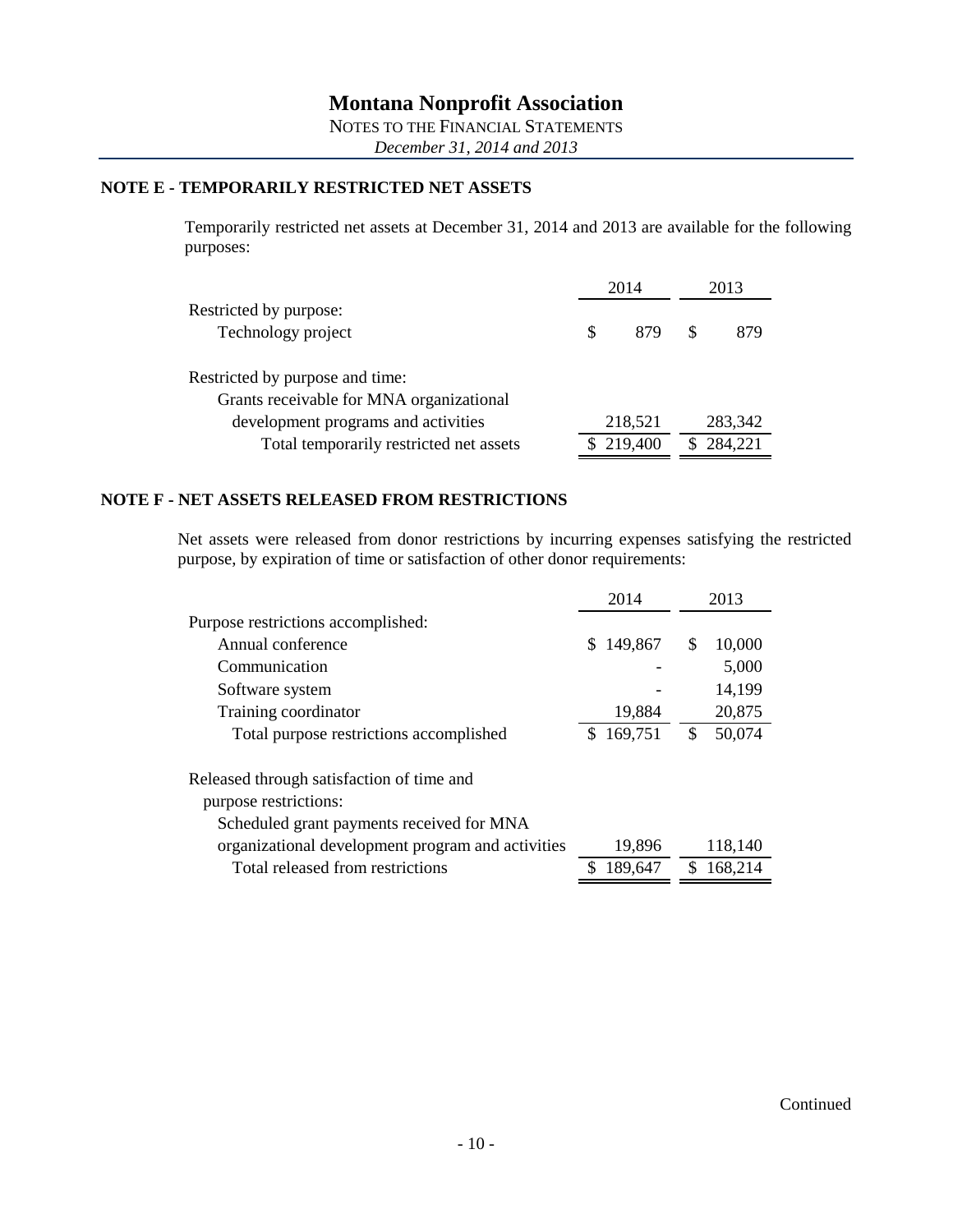NOTES TO THE FINANCIAL STATEMENTS *December 31, 2014 and 2013* 

#### **NOTE G - OPERATING CASH FLOWS**

The following reconciles the change in unrestricted net assets to cash flows from operating activities using the direct method of presentation.

|                                      | 2014            | 2013            |  |  |  |
|--------------------------------------|-----------------|-----------------|--|--|--|
| CASH FLOWS FROM OPERATING ACTIVITIES |                 |                 |  |  |  |
| Cash received from:                  |                 |                 |  |  |  |
| Membership dues                      | \$<br>108,116   | \$<br>138,680   |  |  |  |
| Sponsorship dues (net)               | 74,550          | 58,500          |  |  |  |
| Discount product fees                | 78,921          | 85,566          |  |  |  |
| Conference and training fees         | 100,862         | 84,039          |  |  |  |
| Contributed support                  | 229,957         | 82,190          |  |  |  |
| Interest and dividends               | 437             | 507             |  |  |  |
|                                      | 592,843         | 449,482         |  |  |  |
| Cash payments to:                    |                 |                 |  |  |  |
| Employees                            | (314, 824)      | (293,786)       |  |  |  |
| Suppliers                            | (299, 876)      | (271, 605)      |  |  |  |
|                                      | (614,700)       | (565, 391)      |  |  |  |
| Net cash from operating activities   | \$<br>(21, 857) | \$<br>(115,909) |  |  |  |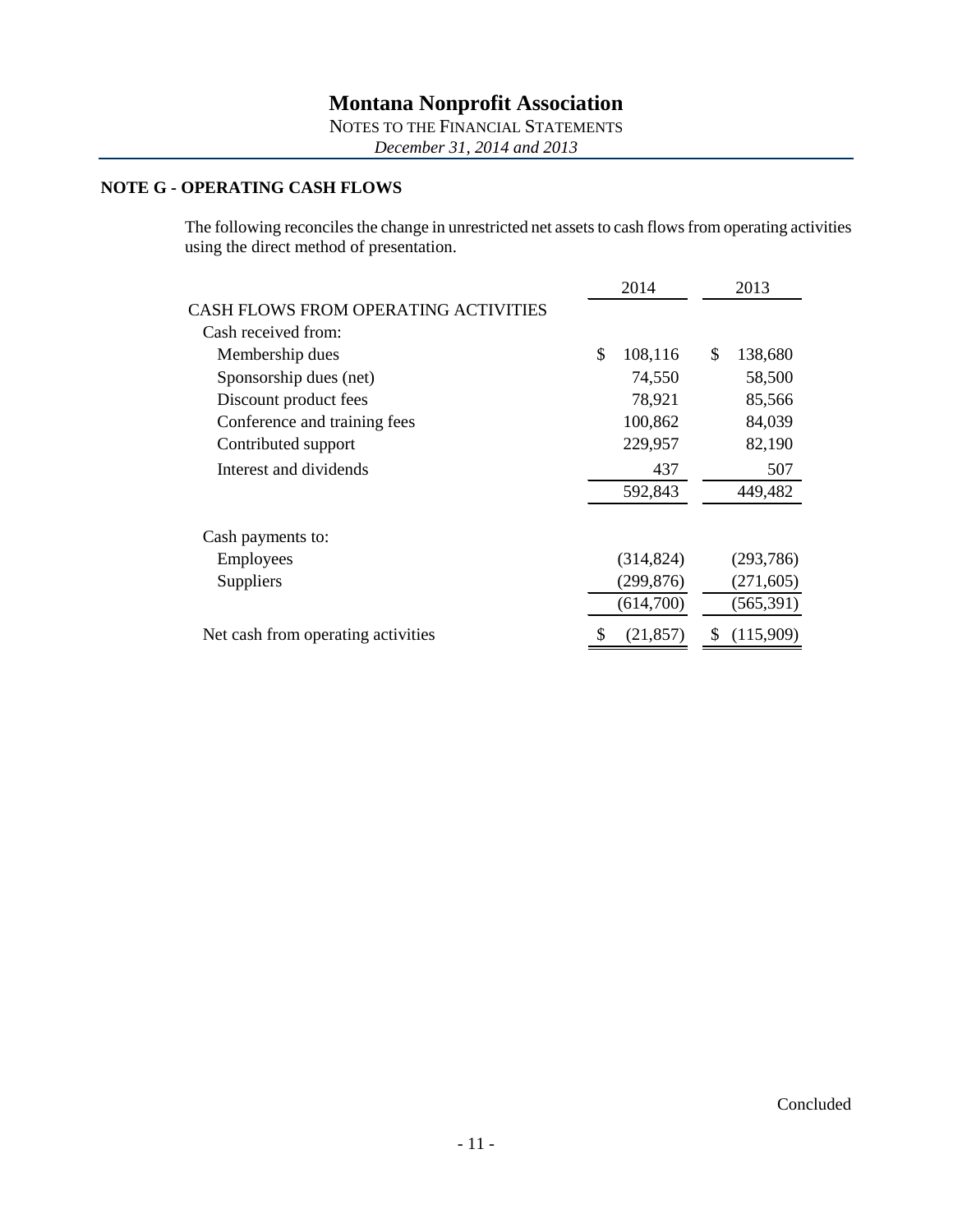SUPPLEMENTAL INFORMATION

## **Montana Nonprofit Association**

*December 31, 2014 and 2013*